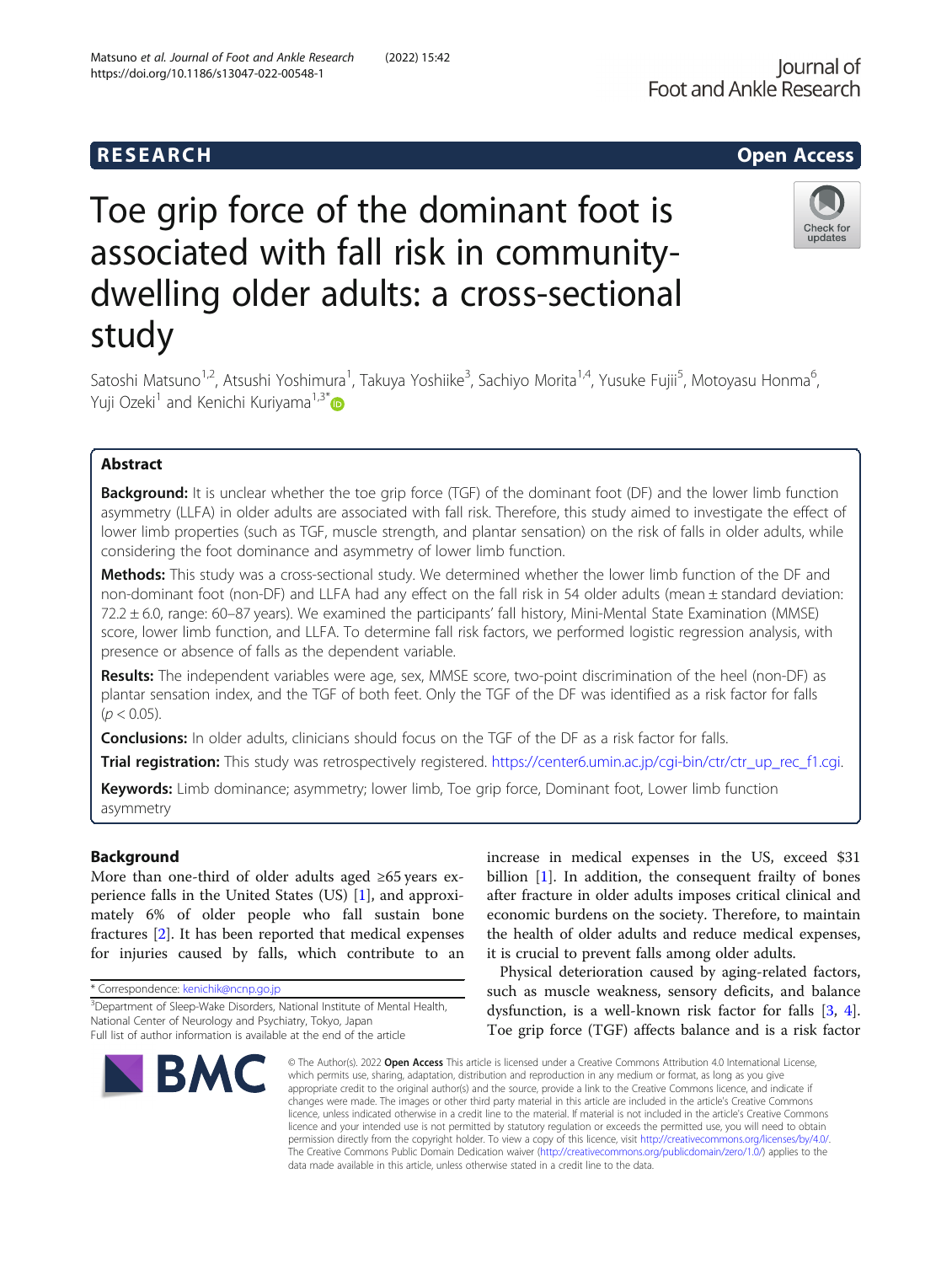for falls in older adults [\[5](#page-6-0)–[7](#page-6-0)]. Menz et al. [\[5](#page-6-0)] reported that plantar sensation and TGF contribute to the balance ability of older adults. However, to the best of our knowledge, no previous study has focused on limb dominance of the TGF.

Dominance is defined as a phenomenon in which one side of the left-right pair of body parts, such as the hands and feet, shows better results in cognitive and motor tasks than the other side  $[8, 9]$  $[8, 9]$  $[8, 9]$  $[8, 9]$  $[8, 9]$ . Yoshida et al. [[10,](#page-6-0) [11](#page-6-0)] reported that the function of the dominant foot (DF) may affect standing posture control in dynamic balance. Based on these reports, it is necessary to pay attention to the function of the DF. A previous study [\[12](#page-6-0)] investigated the association between asymmetry of lower limb function and falls and found no significant association between the asymmetry of quadriceps femoris muscle strength (QFMS) and fall risk. In contrast, Koda et al. [\[13](#page-6-0)] reported that the asymmetry of TGF was associated with body sway while walking, suggesting the need to focus on the asymmetry of TGF. These studies suggest that for lower limb function, attention should be paid to the function of the DF and asymmetry of the lower limb function. However, the association of the TGF of the DF and the asymmetry of the TGF with fall risk remains unknown [[5](#page-6-0)–[7](#page-6-0), [12](#page-6-0)]. Moreover, the effect of the properties of the nondominant limb, such as muscle strength and plantar sensation rather than the TGF, has not been inclusively investigated. Therefore, the contribution of these properties to fall risk in older adults while considering foot dominance and asymmetry of lower limb function is also unknown.

This study aimed to investigate the effect of lower limb properties, such as TGF, muscle strength, and plantar sensation, on the risk of falls in older adults, while considering foot dominance and asymmetry of lower limb function.

### Methods

#### Study setting

The study had a cross-sectional study design. All procedures were conducted at a laboratory at our university hospital. Participants underwent the entire process in a day. First, all the participants were provided information about the study and screened for the exclusion criteria. After obtaining informed consent, we assessed their eligibility using an original questionnaire to collect data on participants' characteristics, Mini-Mental State Examination (MMSE), and plantar sensory function, QFMS, and TGF tests. All the procedures were primarily conducted by an experienced physical therapist with support from a clinical physician.

#### **Participants**

A total of 54 community-dwelling older adults aged ≥60 years (25 men and 29 women) who responded to advertisements in a local library or hospital were enrolled in this study. All the participants lived independently in the local community and could visit our laboratory at the university hospital independently. Participants with current or previous paralysis, dizziness, body pain, limitations in range of motion and flexibility in body movements including the toe and forefoot, or sensory impairment and those with an MMSE score of ≤21 points were excluded from the study. Details on how the exclusion criteria were identified for participants in this study are reported in our previous study  $[14]$ . This study was conducted as a part of our previous study  $[14]$  $[14]$  and was approved by the Shiga Medical University Research Ethics Review Committee (reference number R2021– 125). All participants provided written informed consent before participation in the study.

Participants who reported falling more than once in the past year were classified into the fall history group, and those who reported no fall history in the past year were classified into the non-fall group.

#### Baseline measures

We examined basic characteristics of participants, such as age, sex, body mass index, DF, history of falls, and cognitive function. DF was identified as the foot used by participants to kick a ball  $[8, 9]$  $[8, 9]$  $[8, 9]$  $[8, 9]$  $[8, 9]$ . The participants were interviewed for the presence or absence of falls in the past year [[15](#page-6-0), [16](#page-6-0)]. History of falls was determined as "when a body part other than the foot touches the ground unconsciously" based on a previous study [\[17](#page-6-0)].

Cognitive dysfunction, which could also pose a risk for falls [[3,](#page-6-0) [4](#page-6-0)], was evaluated using the MMSE. The MMSE is used internationally to assess the severity and progression of cognitive impairment with a maximum of 30 points for 11 items. The lower the score, the more severe the cognitive impairment [\[18\]](#page-6-0).

#### Physiological measures

TGF and QFMS were evaluated to assess the lower limb muscle strength of the participants. TGF was measured using a toe muscle strength measuring device (T.K.K3364, Takei Scientific Instruments Corp., Osaka, Japan). To measure TGF, participants sat in a chair barefoot. The participants pulled a bar that was attached to the device using their toes, while their ankle and the sole of their foot were fixed to the device with a belt on the floor (Fig. [1](#page-2-0)). We paid attention to the participants' motion to ensure that their ankle and the sole of their foot were attached to the device and to prevent other compensatory movements while measuring the TGF. TGF was calculated by dividing the measured value (kg) by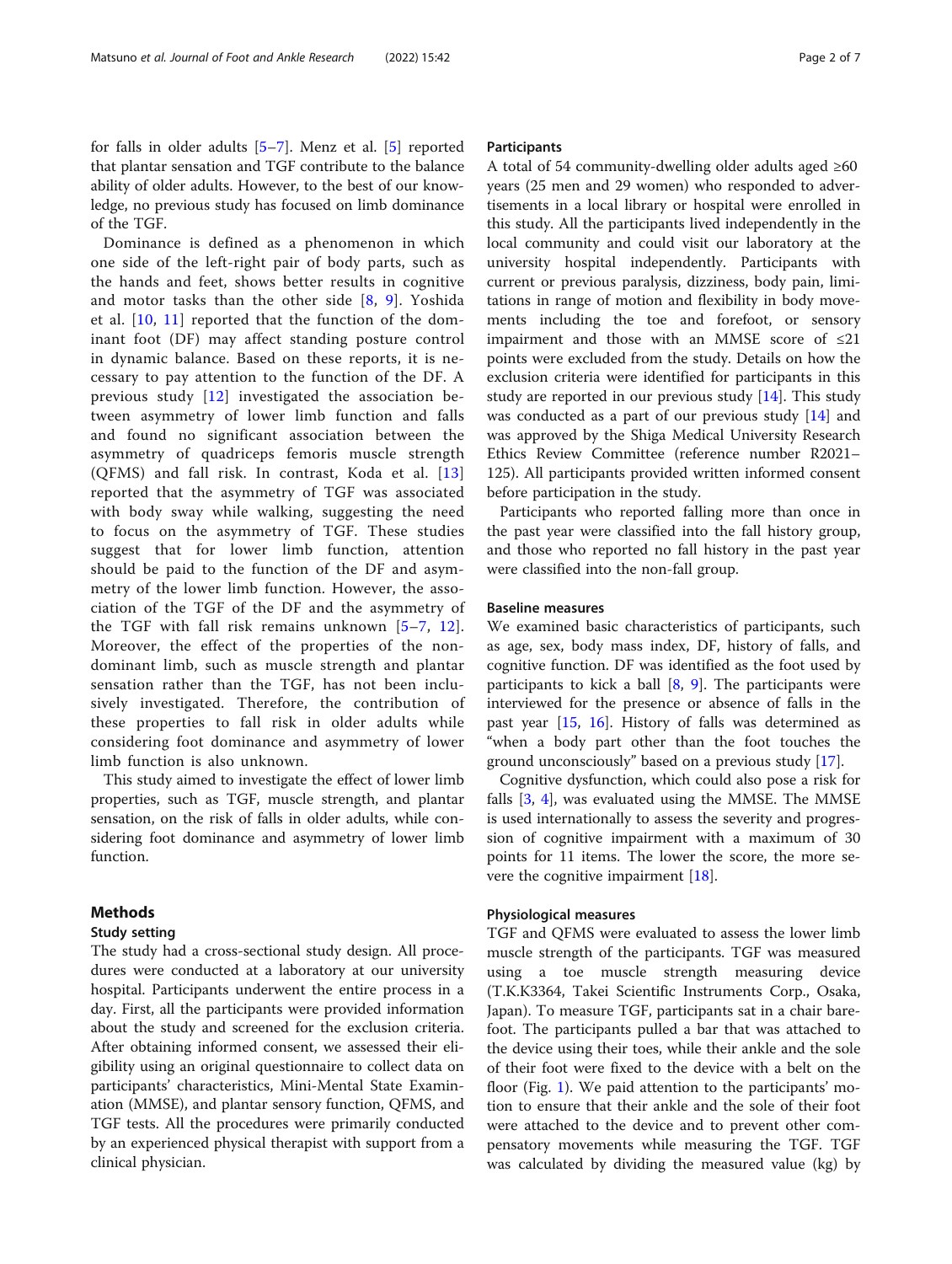the weight (kg) of the participants and was expressed as a percentage. It was measured twice for the DF and nondominant foot (non-DF), and the average of the two measurements for each foot was included in the analysis. QFMS was measured using a handheld dynamometer (μTas F-1, Anima Corp., Tokyo, Japan). Participants sat in a chair with their sole lifted off the floor; we attached the device to the distal part of the lower leg and fixed it with a belt and then measured the isometric knee extension muscle strength. To calculate QFMS, the lower leg

measuring the TGF. TGF: toe grip force

length (the distance from the knee joint space to the lateral malleolus) of the participants was measured. QFMS was divided by the participant's body weight (kg) after multiplying the measured value (N) by the lower leg length (m). QFMS was also measured twice each for the DF and non-DF and then averaged.

The two-point discrimination sense (TPDS) of the sole was measured as a somatosensory function. A digital caliper (AD-5765A-150, A&D Corp., Tokyo, Japan) was used to measure TPDS of both soles of the participants (Fig. 2). To measure TPDS, the participants closed their eyes, their soles were brought into contact with two points of the digital caliper, and the minimum distance between the two points of the calipers at which the participants could identify the two points was measured. The two points—the thenar and heel areas of the bilateral foot soles—were measured, and the average value of the two measurements was used as the adopted value for each sole.

To calculate the asymmetry of lower limb function, the asymmetries of TGF, QFMS, and TPDS were calculated using Eq. 1, as reported in a previous study by Carabello et al. [\[19](#page-6-0)].

Asymmetry  $=$  (weak leg function value−strong leg function value) /strong leg function value  $\times$  100%.

 $(1)$ 

### Statistical analysis

Fisher's exact test was used to compare sex, DF, and non-DF between the fall and non-fall groups. An unpaired t-test was used to compare continuous data between the fall and non-fall groups. To identify fall risk

Fig. 2 Evaluation of TPDS using a digital caliper. A digital caliper was used to measure TPDS of both soles of the participants' feet. To measure TPDS, the participants closed their eyes, the soles of their feet were then brought into contact with the two points of the digital caliper, and the minimum distance between the two points of the calipers at which the participants could identify the two points distinctly was measured. TPDS: two-point discrimination sense



<span id="page-2-0"></span>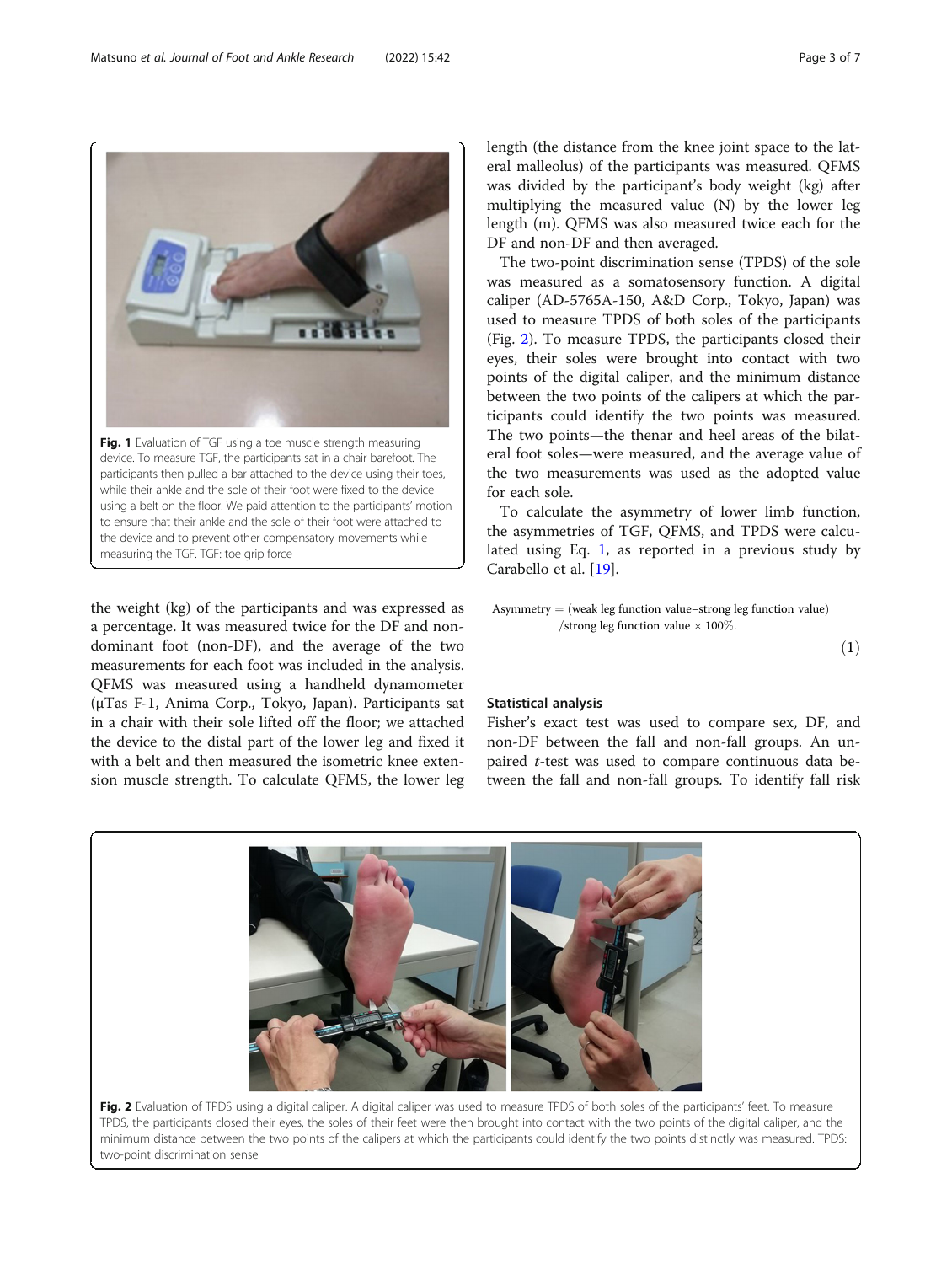factors, we performed logistic regression analysis, with the presence or absence of falls as the dependent variable.

For independent variables, we entered variables with  $p$  values < 0.2 after the unpaired  $t$ -test and Fisher's exact test according to the study by Coleman et al. [[20\]](#page-6-0). Age and sex were entered into the logistic regression analysis model as independent variables regardless of the test results. For the logistic regression analysis, the presence or absence of a fall was considered the dependent variable, and age, sex, MMSE, heel TPDS (non-DF), and TGF of the DF and non-DF were considered the independent variables (model 1). Furthermore, to investigate whether lower limb function asymmetry was associated with fall risk, the presence or absence of a fall was considered the dependent variable, and age, sex, MMSE, and the asymmetry of TPDS, QFMS, and TGF were considered independent variables in another logistic regression analysis (model 2).

Statistical analysis was conducted using SPSS Statistics Ver. 27.0. (IBM Corp., Tokyo, Japan). Statistical significance was set as  $p < 0.05$ .

### Results

Table 1 shows the overall results of the fall and nonfall groups. Eight participants (14.8%) had a history of falls over the past year (Table 1). The overall proportion of participants with a right DF was 92.6%: 87.5% in the fall group and 93.5% in the non-fall group. Only the TGF of the DF showed a significantly lower value in the fall group than in the non-fall group (Table 1 and Fig. [3](#page-4-0)). There was no significant difference in the asymmetry of lower limb function between the fall and non-fall groups (Table 1).

The logistic regression analysis for model 1 suggested that only the lower value of the TGF of the DF (odds ratio, 1.293;  $p < 0.05$ ; 95% confidence interval, 1.030–1.624) was associated with falls (Table [2](#page-4-0)). There was no significant association between the TGF

| Variable                        | Overall<br>$(n = 54)$ | Fall group       | Non-fall group  | $\boldsymbol{p}$ |
|---------------------------------|-----------------------|------------------|-----------------|------------------|
|                                 |                       | $(n = 8)$        | $(n = 46)$      |                  |
| Age, years                      | $72.2 \pm 6.0$        | $73.6 \pm 5.2$   | $71.3 \pm 5.9$  | 0.307            |
| Sex, men/women                  | 25/29                 | 3/5              | 22/24           | 0.441            |
| DF, right/left                  | 50/4                  | 7/1              | 43/3            | 0.484            |
| Height, cm                      | $160.0 \pm 9.2$       | $159.0 \pm 8.1$  | $160.2 \pm 9.4$ | 0.742            |
| Weight, kg                      | $57.7 \pm 10.3$       | $54.2 \pm 11.3$  | $58.3 \pm 10.1$ | 0.306            |
| BMI                             | $22.4 \pm 2.9$        | $21.2 \pm 2.8$   | $22.6 \pm 2.9$  | 0.212            |
| MMSE, score                     | $28.8 \pm 1.5$        | $28.1 \pm 2.0$   | $28.9 \pm 1.5$  | 0.173            |
| TPDS, mm                        |                       |                  |                 |                  |
| <b>TODF</b>                     | $16.9 \pm 5.9$        | $18.8 \pm 5.4$   | $16.5 \pm 6.0$  | 0.320            |
| <b>HODF</b>                     | $22.1 \pm 8.9$        | $24.8 \pm 11.1$  | $21.6 \pm 8.5$  | 0.349            |
| <b>TONDF</b>                    | $17.2 \pm 5.2$        | $15.8 \pm 4.0$   | $17.5 \pm 5.4$  | 0.419            |
| <b>HONDF</b>                    | $23.0 \pm 9.0$        | $27.7 \pm 7.2$   | $22.2 \pm 9.1$  | 0.115            |
| Thenar asymmetry                | $18.7 \pm 23.1$       | $26.8 \pm 35.7$  | $17.3 \pm 20.4$ | 0.291            |
| Heel asymmetry                  | $26.6 \pm 39.3$       | $28.6 \pm 29.0$  | $26.2 \pm 41.1$ | 0.874            |
| QFMS, Nm/kg                     |                       |                  |                 |                  |
| DF                              | $1.30 \pm 0.36$       | $1.25 \pm 0.48$  | $1.30 \pm 0.34$ | 0.714            |
| Non-DF                          | $1.21 \pm 0.34$       | $1.13 \pm 0.38$  | $1.22 \pm 0.34$ | 0.511            |
| Asymmetry                       | $-11.2 \pm 8.6$       | $-12.3 \pm 5.2$  | $-11.0 \pm 9.1$ | 0.687            |
| TGF, percentage weight ratio; % |                       |                  |                 |                  |
| DF                              | $25.3 \pm 11.0$       | $17.8 \pm 8.2$   | $26.6 \pm 10.9$ | 0.033            |
| Non-DF                          | $24.2 \pm 10.5$       | $19.2 \pm 9.2$   | $25.1 \pm 10.5$ | 0.142            |
| Asymmetry                       | $-14.1 \pm 11.5$      | $-16.0 \pm 11.8$ | $13.8 \pm 11.5$ | 0.621            |
|                                 |                       |                  |                 |                  |

**Table 1** Characteristics and physical data of the participants ( $n = 54$ )

Data indicate mean ± standard deviation

BMI body mass index, MMSE Mini-Mental State Examination, TPDS two-point discrimination sensory, TODF thenar of dominant foot, HODF heel of dominant foot, TONDF thenar of non-dominant foot, HONDF heel of non-dominant foot, QFMS quadriceps femoris muscle strength, DF dominant foot, Non-DF non-dominant foot, TGF toe grip force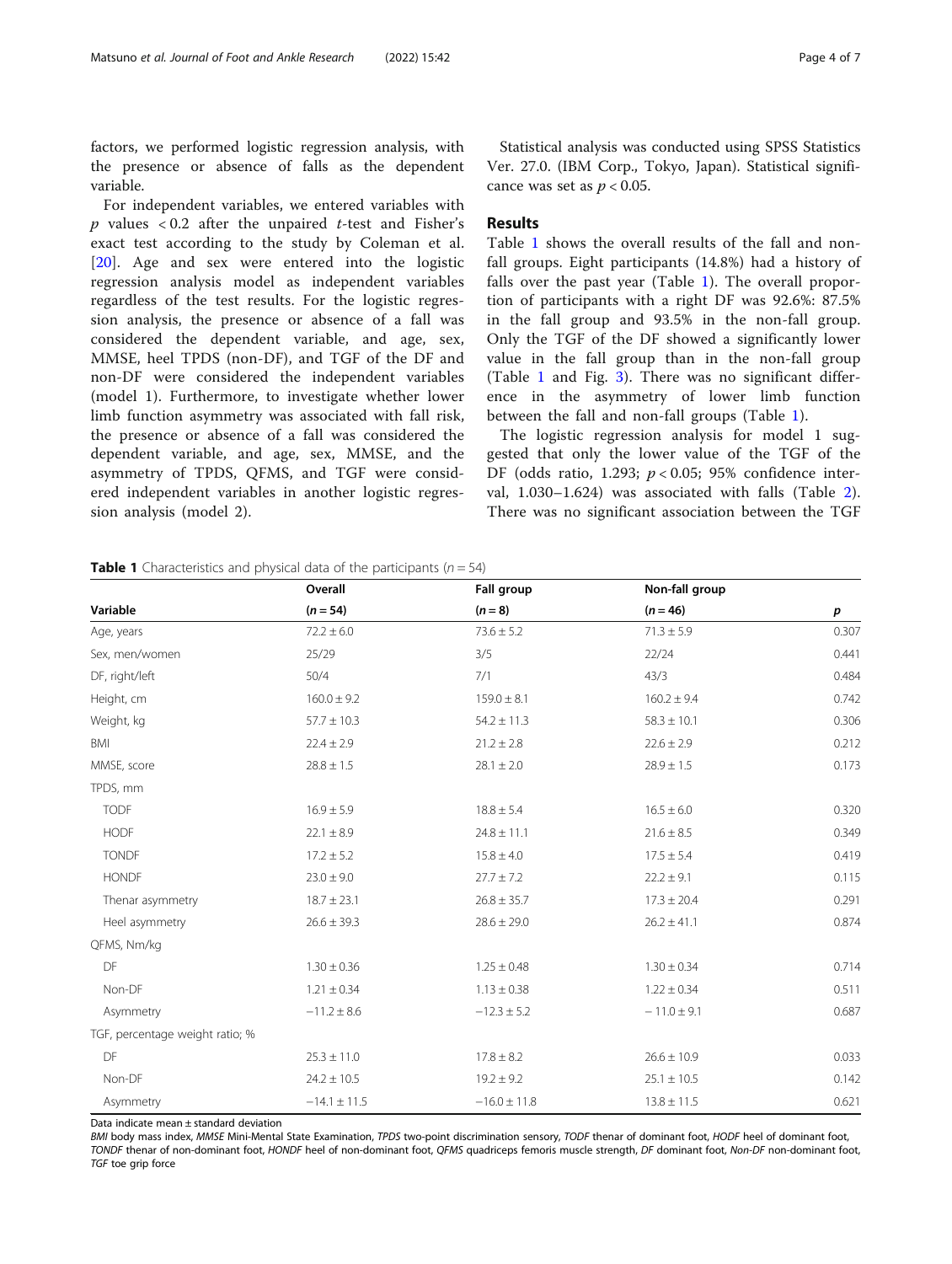<span id="page-4-0"></span>

of the non-DF and falls. The logistic regression analysis for model 2 suggested that there was no significant association between all independent variables and falls (Table 2).

Since the variance inflation factor was < 10 for all variables, we judged that there was no problem of multicollinearity.

Table 2 Multiple logistic regression analysis based on characteristics and physical data of the participants ( $n = 54$ )

|                       | Model 1        |            |           |        |       |       |  |  |  |
|-----------------------|----------------|------------|-----------|--------|-------|-------|--|--|--|
|                       |                |            |           | 95% CI |       |       |  |  |  |
| Independent variable  | $\mathcal{D}$  | $SRC\beta$ | <b>OR</b> | Lower  | Upper | VIF   |  |  |  |
| Age                   | 0.814          | $-0.020$   | 0.980     | 0.827  | 1.161 | 1.388 |  |  |  |
| Sex                   | 0.451          | $-0.804$   | 0.448     | 0.055  | 3.618 | 1.232 |  |  |  |
| <b>MMSE</b>           | 0.208          | 0.369      | 1.446     | 0.814  | 2.570 | 1.129 |  |  |  |
| TPDS (HONDF)          | 0.054          | $-0.118$   | 0.089     | 0.788  | 1.002 | 1.157 |  |  |  |
| TGF (DF)              | 0.027          | 0.257      | 1.293     | 1.030  | 1.624 | 5.415 |  |  |  |
| TGF (Non-DF)          | 0.118          | $-0.164$   | 0.849     | 0.691  | 1.042 | 5.316 |  |  |  |
|                       | Model 2        |            |           |        |       |       |  |  |  |
|                       |                |            |           | 95% CI |       |       |  |  |  |
| Independent variable  | $\overline{D}$ | $SRC\beta$ | <b>OR</b> | Lower  | Upper | VIF   |  |  |  |
| Age                   | 0.378          | $-0.069$   | 0.934     | 0.802  | 1.087 | 1.227 |  |  |  |
| Sex                   | 0.553          | $-0.528$   | 0.590     | 0.103  | 3.376 | 1.130 |  |  |  |
| <b>MMSF</b>           | 0.187          | 0.342      | 1.407     | 0.847  | 2.338 | 1.174 |  |  |  |
| TPDS thenar asymmetry | 0.295          | $-0.016$   | 0.984     | 0.954  | 1.014 | 1.096 |  |  |  |
| TPDS heel asymmetry   | 0.865          | $-0.002$   | 0.998     | 0.978  | 1.019 | 1.113 |  |  |  |
| QFMS asymmetry        | 0.992          | $-0.001$   | 1.000     | 0.908  | 1.100 | 1.094 |  |  |  |
| TGF asymmetry         | 0.289          | 0.041      | 1.042     | 0.966  | 1.125 | 1.187 |  |  |  |

SRCβ standardization regression coefficient, OR odds ratio, 95% CI confidence interval, VIF variance inflation factor, MMSE Mini-Mental State Examination, TPDS two-point discrimination sensory, HONDF heel of non-dominant foot, TGF toe grip force, DF dominant foot, Non-DF non-dominant foot

## **Discussion**

This study aimed to determine whether the TGF, QFMS, and TPDS of the lower limb are risk factors of falls by considering their dominance and asymmetry in community-dwelling older adults. There was no significant difference in QFMS, TPDS, and asymmetry of lower limb function in the non-DF between the fall and non-fall groups. In contrast, only the TGF of the DF was significantly lower in the fall group than in the non-fall group. The logistic regression analysis with presence or absence of a fall as the dependent variable after controlling for the other possible confounders identified the TGF of the DF as a risk factor for falls.

The foot soles are generally the only body parts in contact with the ground. Previous studies have reported that TGF is independently involved in balance ability, and its deterioration poses a risk of falls in community-dwelling older adults [\[5](#page-6-0), [6\]](#page-6-0), which is consistent with our findings. More specifically, our study result indicates the importance of the TGF of the DF for preventing falls. Yoshida et al. [[10,](#page-6-0) [11](#page-6-0)] reported that the DF may contribute to spatial perception in standing posture control and posture control mechanism in dynamic balance. Furthermore, Demura et al. [[21\]](#page-6-0) reported that, compared with the non-DF, the DF was superior in its ability to regulate muscle exertion. These findings suggest that the TGF of the DF predicts the risk of falls.

In our study, QFMS was not different between the fall and non-fall groups, and multiple logistic regression analysis revealed no association with fall risk. Previous study have reported no significant difference in QFMS between the fall and non-fall groups in community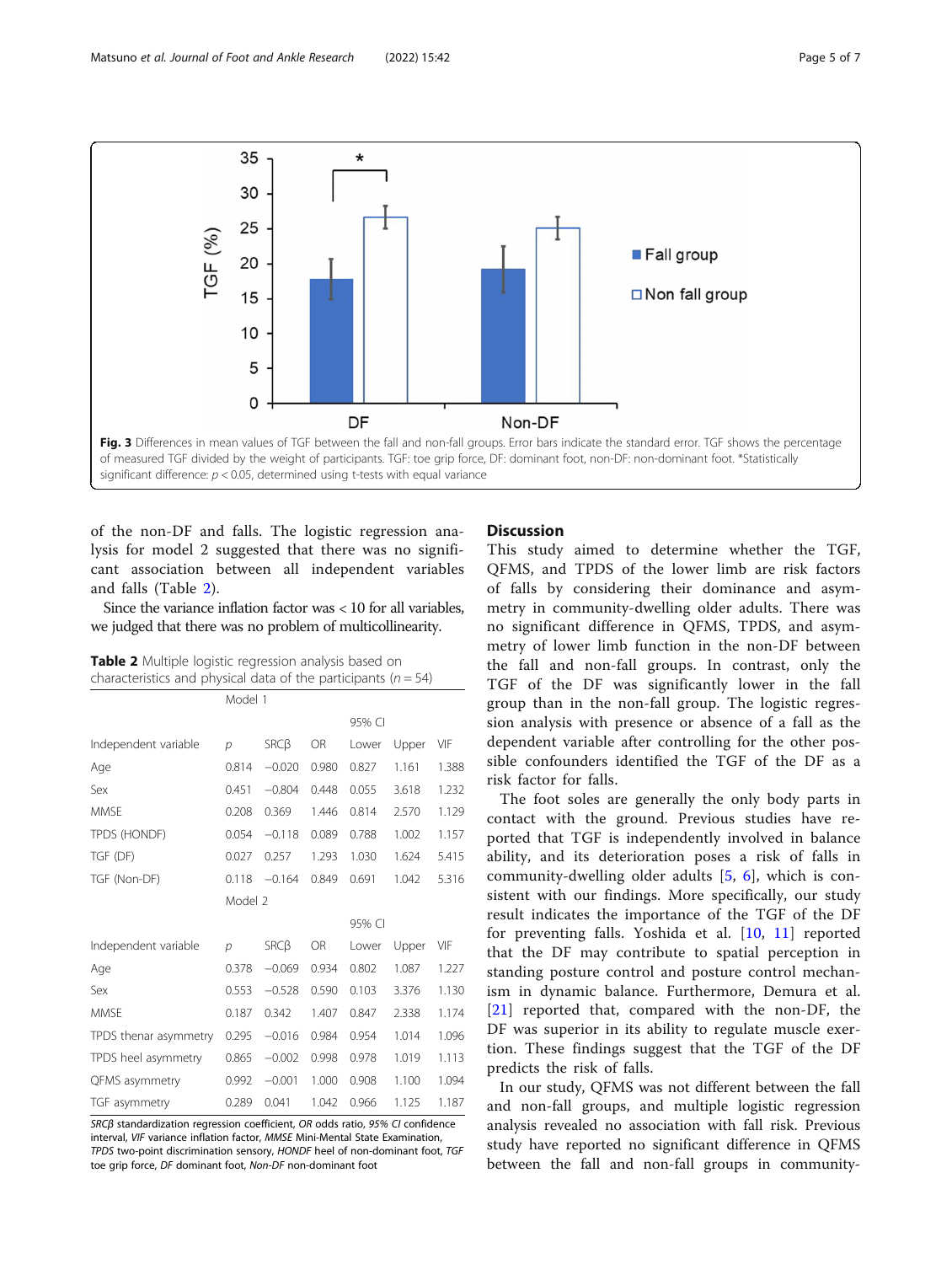dwelling older adults [\[22](#page-6-0)], which is consistent with our study findings, suggesting that the TGF of the DF reflects the risk of falls more than QFMS.

Decreased somatosensory function in the lower limb is associated with falls [\[4](#page-6-0)]. However, there was no difference in somatosensory function measured by the TPDS between the fall and non-fall groups in this study, and the multiple logistic regression analysis showed no association with fall risk. A previous study reported that somatosensory function declined with age, and reliance on vision also increased [\[23](#page-6-0)]. The participants in both the groups in this study may have used vision adequately to compensate for the decline in somatosensory function owing to aging.

In this study, lower limb function asymmetry was not associated with falls. A previous study has reported that there was no significant association between asymmetry of the QFMS and fall risk in community-dwelling older adults [[12\]](#page-6-0), which is consistent with our findings. In the present study, the asymmetry of the sole TPDS and TGF was also not associated with falls. These results suggest that asymmetry of lower limb function has less impact on fall risk, indicating that the TGF of the DF plays a more important role in fall risk than the asymmetry of lower limb function.

Our results also suggest that the TGF of the DF more sensitively reflects the risk of falls than QFMS, TPDS in the sole, and asymmetry of lower limb function and that strengthening the TGF of the DF could reduce the risk of falls in community-dwelling older adults. Although the Berg Balance Scale (BBS) is a well-established scale used to predict the risk of falls [[24,](#page-6-0) [25](#page-6-0)], its utility was validated in patients with a relatively high risk of falling, such as patients with Parkinson's disease and post-stroke syndrome, but not in healthy older adults who live independently. Some studies on healthy individuals evaluated the risk of falls based on the history of falls over the past year [[15,](#page-6-0) [16](#page-6-0)]. Therefore, we consider it more appropriate to investigate the association with falls based on the actual fall history of the past year rather than on the **BBS** 

This study has several limitations. First, since this was a retrospective study, it was not possible to demonstrate a causal relationship. Thus, we will consider clarifying the causal relationship through longitudinal studies in the future. Second, because this study targeted community-dwelling older adults who lived independently, the results of this study may not be applicable to older adults who need long-term care in their daily lives. Third, since this was the retrospective evaluation of fall history, which may have introduced mnemonic biases in this study. Fourth, identification of the DF of the participants was based on the foot used to kick a ball. The

Waterloo Footedness Questionnaire Revised [[26\]](#page-6-0) has been widely used to identify the DF; therefore, it could have been used to determine the DF of participants in this study. Finally, intrarater reliability was not confirmed in this study. Therefore, in the future, we will investigate intrarater reliability in each evaluation.

# Conclusions

Our study findings suggest that in community-dwelling older adults, it is important to focus on the TGF of the DF as a predictor of falls rather than on the QFMS, TPDS in the sole, and asymmetry of lower limb function. Strengthening the TGF of the DF could reduce the risk of falls in community-dwelling older adults.

#### Abbreviations

BBS: Berg Balance Scale; LLFA: Lower limb function asymmetry; QFMS: Quadriceps femoris muscle strength; DF: Dominant foot; MMSE: Mini-Mental State Examination; TGF: Toe grip force; TPDS: Two-point discrimination sense.

#### Supplementary Information

The online version contains supplementary material available at [https://doi.](https://doi.org/10.1186/s13047-022-00548-1) [org/10.1186/s13047-022-00548-1.](https://doi.org/10.1186/s13047-022-00548-1)

Additional file 1.

#### Acknowledgments

The authors are grateful to the older adult participants in this study.

#### Authors' contributions

S.M. designed and performed experiments, analyzed data, and contributed to writing the manuscript. K.K. designed and performed experiments and supervised data analyses and writing of the manuscript. T.Y. and A. Y designed and analyzed data and contributed to writing the manuscript. S.M., Y.F., M.H., and Y.O. contributed to writing the manuscript. All authors have approved the final version prior to submission and are in agreement with its submission.

#### Funding

This work was supported by the research project support of the Shiga Prefectural Rehabilitation Center in 2017 [grant number: 2017], research support of the Osaka Gas Group Welfare Foundation in 2017 [grant number: 2018], and the JSPS KAKENHI [grant number: 21 K17696).

#### Availability of data and materials

All data generated or analyzed during this study are included in this published article [and its supplementary information files].

#### **Declarations**

#### Ethics approval and consent to participate

This study was conducted as a part of our previous study [14] and was approved by the Shiga Medical University Research Ethics Review Committee (reference number R2021–125). All participants provided written informed consent before participation in the study.

#### Consent for publication

Not applicable.

#### Competing interests

The authors declare that they have no competing interests.